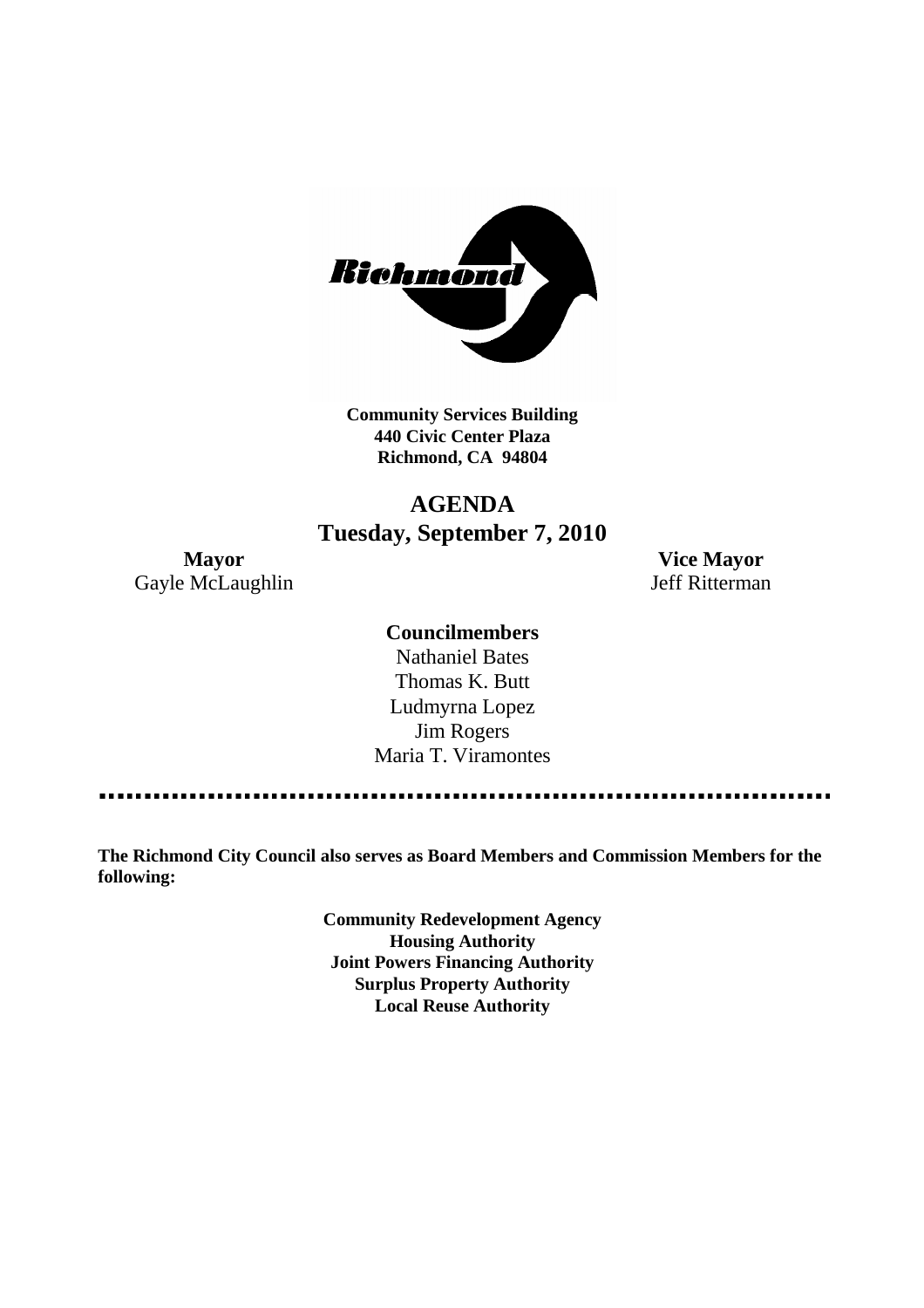# **MEETING PROCEDURES**

The City of Richmond encourages community participation at its City Council meetings and has established procedures that are intended to accommodate public input in a timely and time-sensitive way. As a courtesy to all members of the public who wish to participate in City Council meetings, please observe the following procedures:

**PUBLIC COMMENT ON AGENDA ITEMS:** Anyone who desires to address the City Council on items appearing on the agenda must complete and file a pink speaker's card with the City Clerk **prior** to the City Council's consideration of the item. Once the City Clerk has announced the item and discussion has commenced, no person shall be permitted to speak on the item other than those persons who have submitted their names to the City Clerk. Your name will be called when the item is announced for discussion. **Each speaker will be allowed TWO (2) MINUTES to address the City Council on NON-PUBLIC HEARING items listed on the agenda.**

**OPEN FORUM FOR PUBLIC COMMENT:** Individuals who would like to address the City Council on matters not listed on the agenda or on **Presentations, Proclamations and Commendations, Report from the City Attorney, or Reports of Officers** may do so under Open Forum. All speakers must complete and file a pink speaker's card with the City Clerk **prior** to the commencement of Open Forum. **The amount of time allotted to individual speakers shall be determined based on the number of persons requesting to speak during this item. The time allocation for each speaker will be as follows: 15 or fewer speakers, a maximum of 2 minutes; 16 to 24 speakers, a maximum of 1 and one-half minutes; and 25 or more speakers, a maximum of 1 minute.**

#### **SPEAKERS ARE REQUESTED TO OCCUPY THE RESERVED SEATS IN THE FRONT ROW BEHIND THE SPEAKER'S PODIUM AS THEIR NAME IS ANNOUNCED BY THE CITY CLERK.**

**CONSENT CALENDAR:** Consent Calendar items are considered routine and will be enacted, approved or adopted by one motion unless a request for removal for discussion or explanation is received from the audience or the City Council. A member of the audience requesting to remove an item from the Consent Calendar must complete and file a speaker's card with the City Clerk **prior to the City Council's consideration of Agenda Review.** An item removed from the Consent Calendar may be placed anywhere on the agenda following the City Council's agenda review.

*The City Council's adopted Rules of Procedure recognize that debate on policy is healthy; debate on personalities is not. The Chairperson has the right and obligation to cut off discussion that is too personal, too loud, or too crude.*

**\*\*\*\*\*\*\*\*\*\*\*\*\*\*\*\*\*\*\*\*\*\*\*\*\*\*\*\*\*\*\*\*\*\*\*\*\*\*\*\*\*\*\*\*\*\*\*\*\*\*\*\*\*\*\*\*\*\***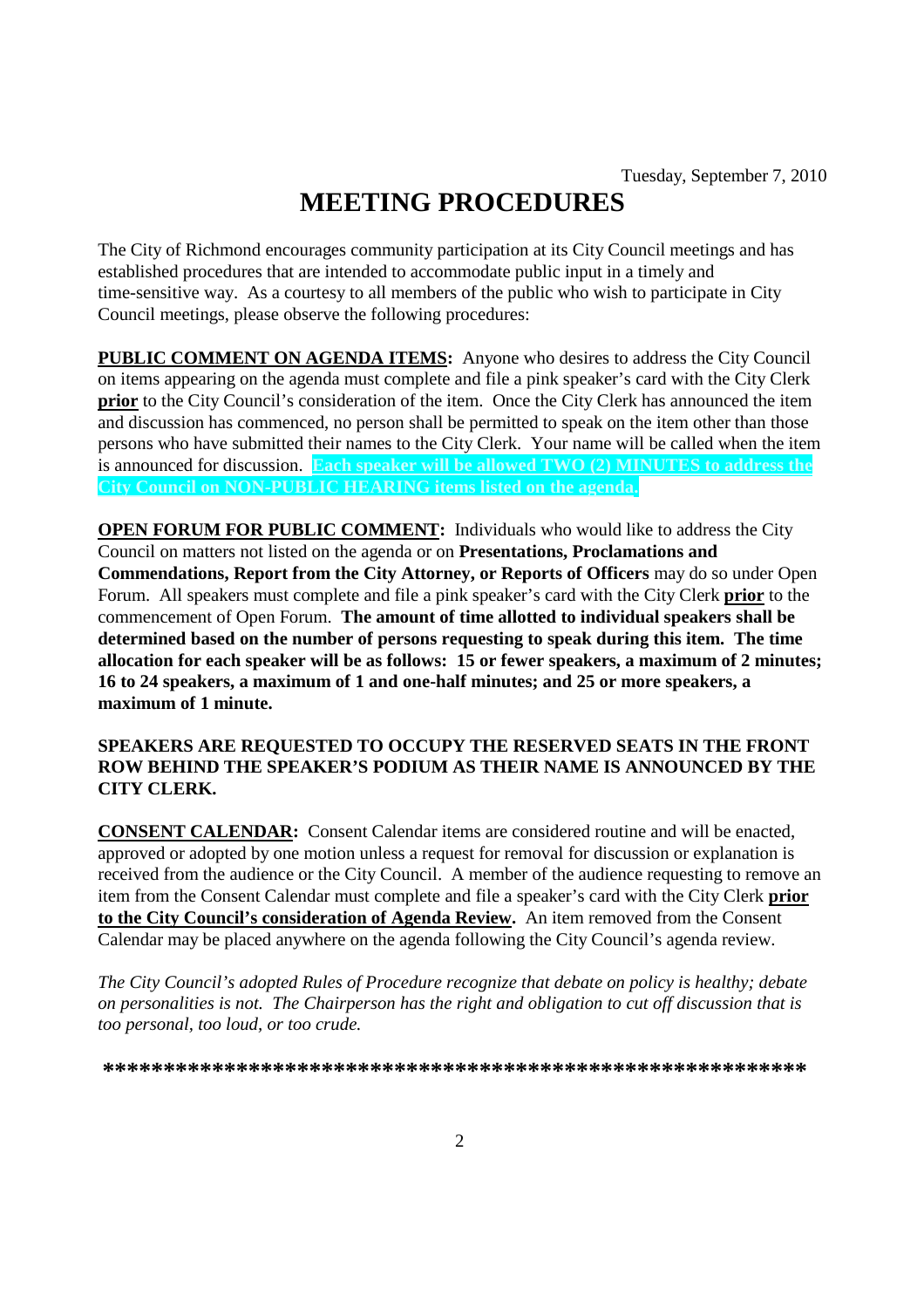# **EVENING OPEN SESSION**

5:00 p.m.

#### **A. ROLL CALL**

#### **B. PUBLIC COMMENT**

#### **C. ADJOURN TO CLOSED SESSION**

# **CLOSED SESSION**

Shimada Room of the Community Services Building

### **A. CITY COUNCIL**

**A-1.** CONFERENCE WITH LEGAL COUNSEL - EXISTING LITIGATION (Subdivision [a] of Government Code Section 54956.9):

Communities for a Better Environment vs. City of Richmond, et al.

Booker vs. City of Richmond

Jenkins vs. City of Richmond

#### **A-2.** CONFERENCE WITH LABOR NEGOTIATORS (Government Code Section 54957.6):

Labor Negotiations: City-designated representative(s): Bill Lindsay, Leslie Knight, Jack Hughes, Lisa Stephenson, and Bruce Soublet Employee organization or unrepresented employee(s): SEIU Local 1021 and IFPTE Local 21, RFMA and Local 188

Labor Negotiations: City-designated representative(s): Randy Riddle and Leslie Knight; Unrepresented Employee - City Manager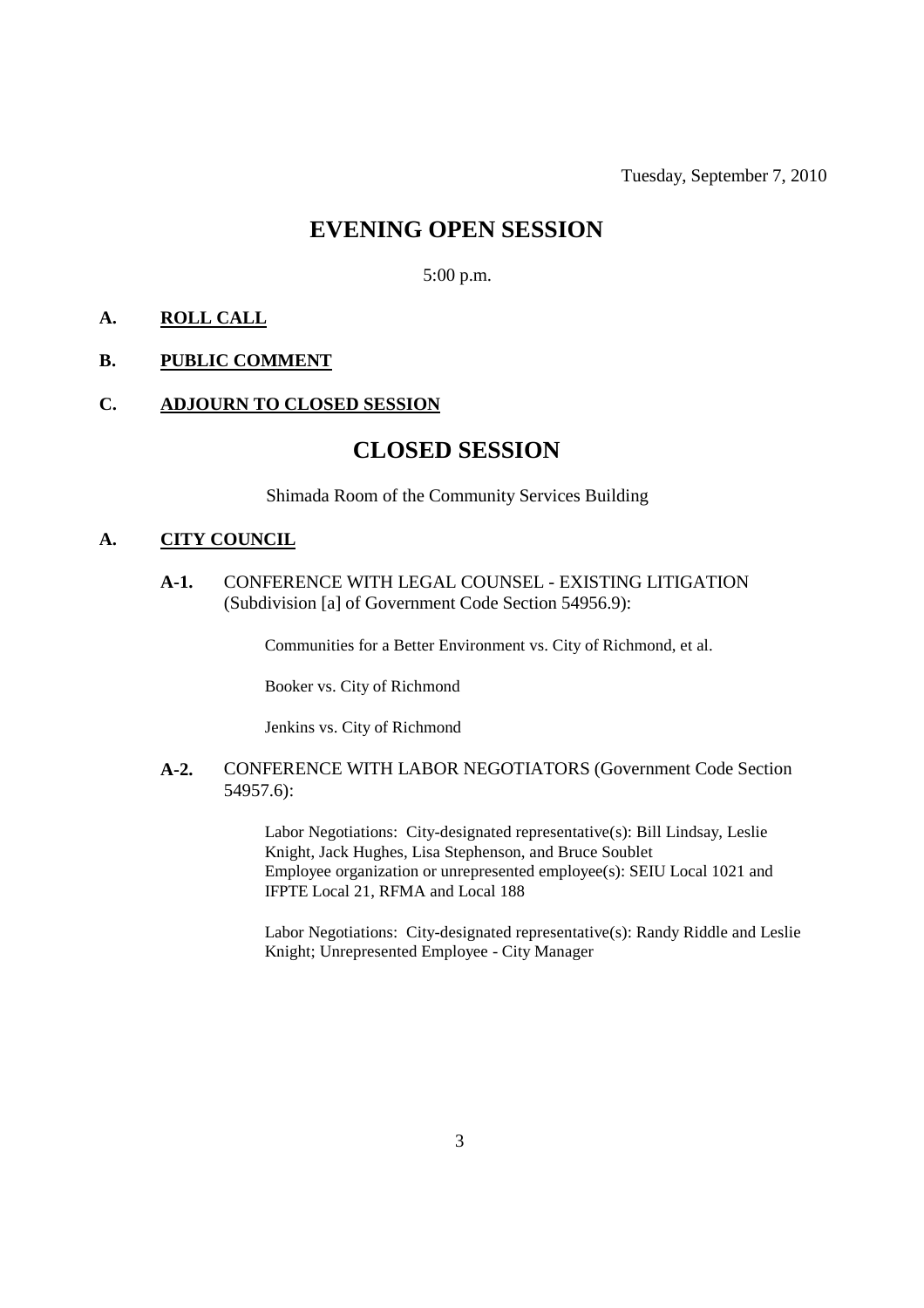Tuesday, September 7, 2010

# **JOINT MEETING OF THE RICHMOND COMMUNITY REDEVELOPMENT AGENCY/RICHMOND CITY COUNCIL**

6:30 p.m.

#### **PLEDGE TO THE FLAG**

**A. ROLL CALL**

#### **B. STATEMENT OF CONFLICT OF INTEREST**

- **C. OPEN FORUM FOR PUBLIC COMMENT**
- **D. AGENDA REVIEW**

#### **E. PRESENTATIONS, PROCLAMATIONS, AND COMMENDATIONS**

- **E-1.** Presentation of a certificate to SunPower, winner of the Bike to Work Team Bike Challenge, for bicycling the most miles in Contra Costa County during Bike to Work Month in May 2010 - City Manager's Office (Bill Lindsay 620-6512).
- **E-2.** Present proclamations to Monique le Conge, Janet Schneider, and Richard Davidson in recognition of their contributions to the City of Richmond - Mayor Gayle McLaughlin (620-6503) and Councilmember Maria Viramontes (620- 6581).

#### **E-3.** THIS ITEM WAS REMOVED FROM THE AGENDA

**E-4.** Presentation by East Bay Center for the Performing Arts Director Jordan Simmons regarding progress made on the Winter's Building - Mayor's Office (Mayor McLaughlin 620-6503).

#### **F. REPORT FROM THE CITY ATTORNEY OF FINAL DECISIONS MADE AND NON-CONFIDENTIAL DISCUSSIONS HELD DURING CLOSED SESSION**

#### **G. REDEVELOPMENT AGENCY BOARD CONSENT CALENDAR**

**G-1.** APPROVE the minutes of the Agency Board, for the March 16, April 6 and 20, and May 4 and 18, 2010, meetings - City Clerk's Office (Diane Holmes 620- 6513).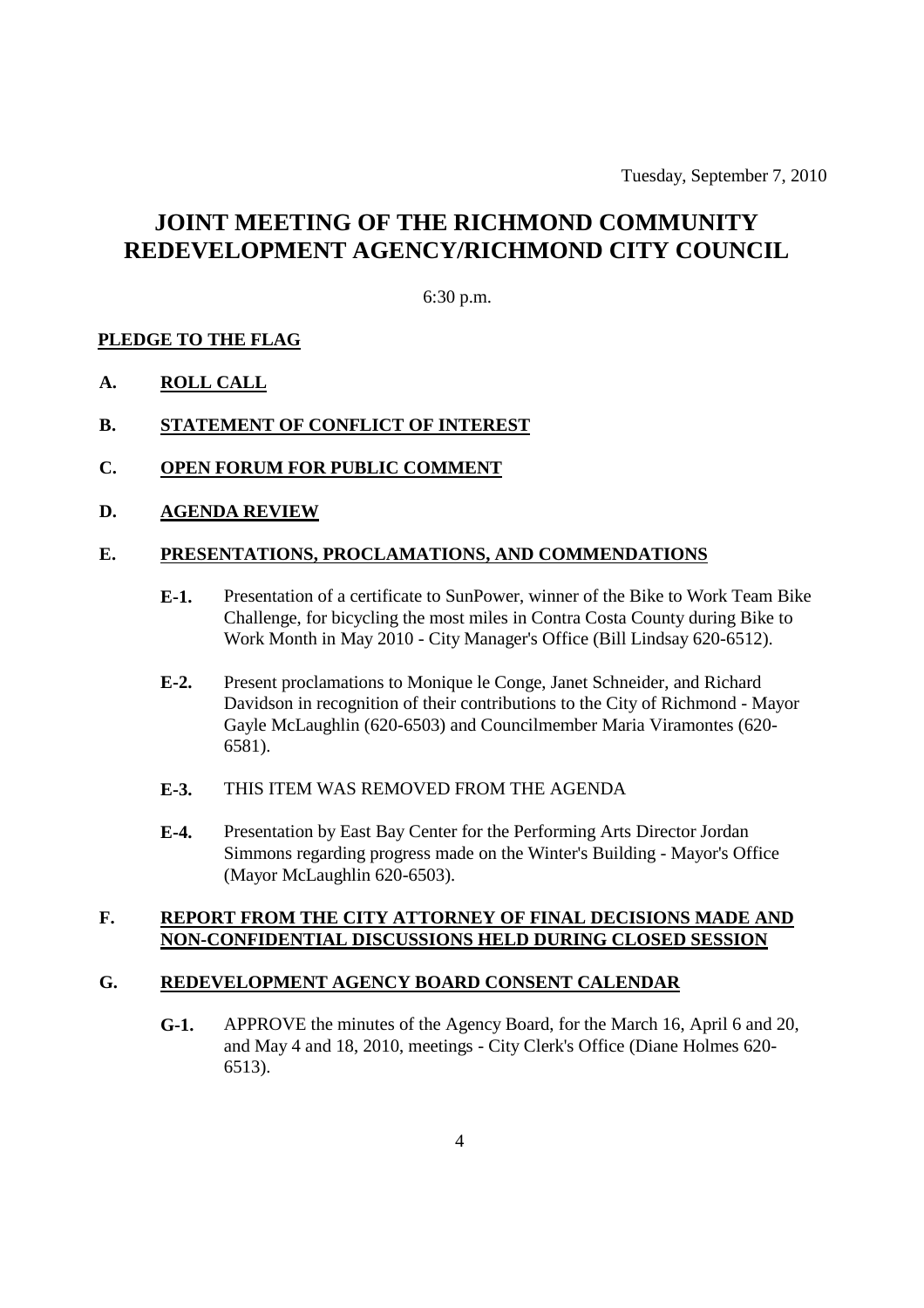### **H. CITY COUNCIL CONSENT CALENDAR**

- **H-1.** APPROVE a contract amendment with Morrison & Foerster for remediation, development, and litigation services regarding Point Molate, increasing the contract amount by \$250,000, with funding from the Navy for remediation related legal services, from the developer for litigation related services, and from the developer and the City Point Molate account for development services (This item was not reviewed by the Finance Committee due to the time sensitive need for services) - City Attorney's Office (Randy Riddle 620-6509).
- **H-2.** APPROVE a contract amendment with California Restoration On-Call Inc., dba Avalon Construction Co., for additional roof repairs at the main library in an amount not to exceed \$74,000, for a total contract amount of \$154,000 - Public Works Department (Yader A. Bermudez 231-3009).
- **H-3.** APPROVE a contract with Daktronics, Inc. for the replacement of the Civic Center marquee in an amount not to exceed \$80,000 - Public Works Department (Yader A. Bermudez 231-3009).
- **H-4.** APPROVE a contract with the Oakland Private Industry Council to procure goods and services on behalf of RichmondWORKS and in support of East Bay Works One Stop Career Center System. The contract term will be September 7, 2010, through June 30, 2011, and the amount will not exceed \$41,207 - Employment and Training Department (Sal Vaca/Rosemary Viramontes 307- 8008).
- **H-5.** APPROVE the appointment of Councilmember Nat Bates as City Council Liaison to the Youth Baseball Advisory Commission - Mayor's Office (Mayor McLaughlin 620-6503).
- **H-6.** AUTHORIZE the port director's marketing travel to China to initiate a business development plan with the Port of Zhoushan, and to explore the potential for China auto manufacturers entering the U.S. market through the Port of Richmond's recently renovated automobile facilities - Port (Jim Matzorkis 215- 4600).
- **H-7.** APPROVE a contract with Todd Jersey Architecture to provide design and construction administration services for additional work associated with the renovation project at the Richmond Natatorium, related to completion of the irrigation system, in an amount not to exceed \$20,000 and for a term ending December 31, 2010 - Engineering Services (Edric Kwan 621-1825).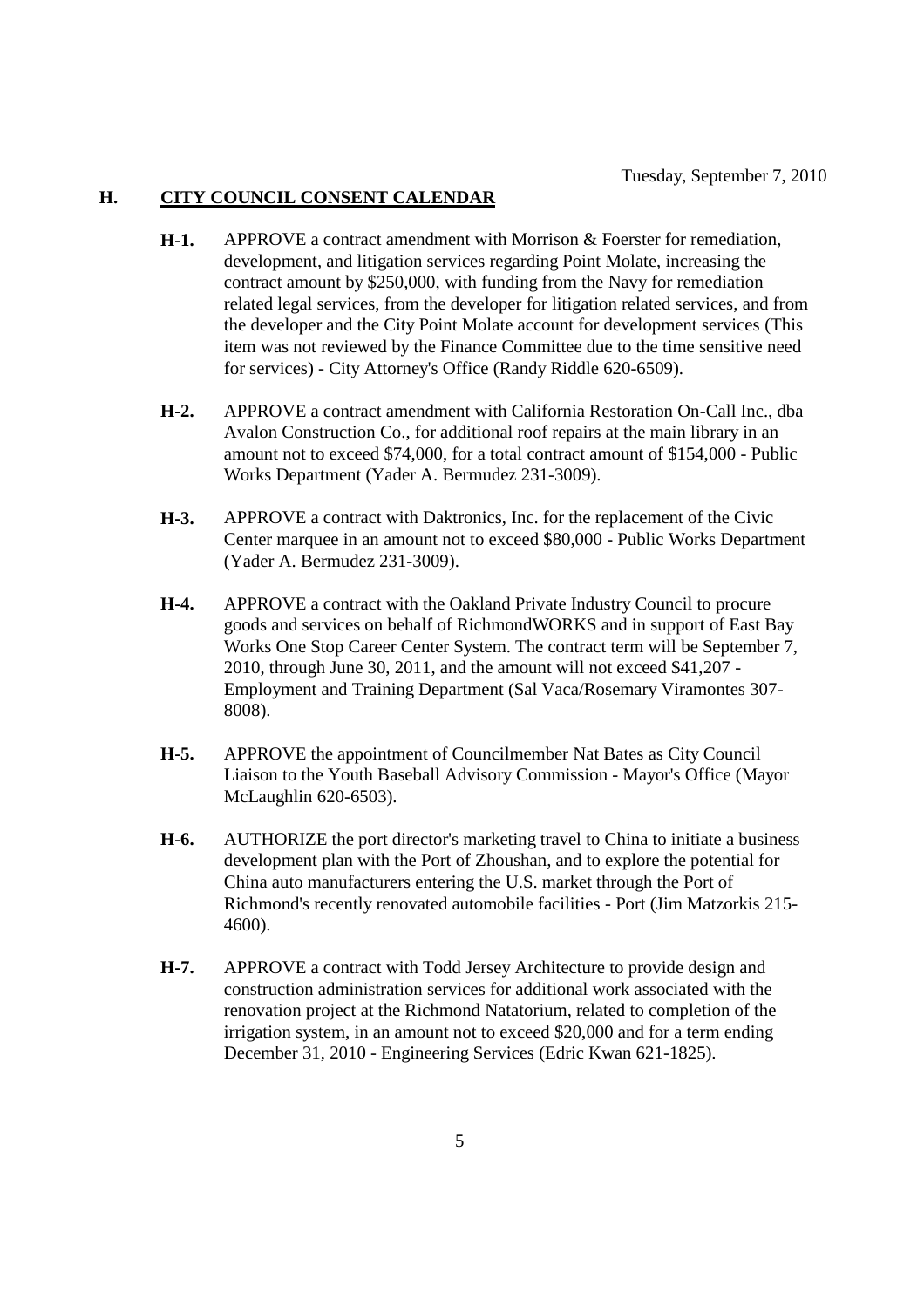- **H-8.** AUTHORIZE travel out of the United States for the assistant city manager to visit and participate in the 2010 Annual Australian Local Government Managers Conference as part of the League of California Cities Official Exchange Program. Expenses for the program are partially funded by the League of California Cities, in recognition of the assistant city manager receiving the John H. Nail Memorial Award for outstanding contributions to city government - Human Resources Management (Leslie Knight 620-6600).
- **H-9.** APPROVE an emergency contract with Bay Hawk Inc. to perform sidewalk repairs in an amount not to exceed \$34,409.42, pursuant to an Emergency Justification Form executed on July 28, 2010 - Engineering Services (Edric Kwan 621-1825).
- **H-10.** APPROVE a contract with the Contra Costa County Workforce Investment Board for intensive case management services for qualifying West County youth, summer work experience and academic support to 100 West County youth residents. The contract term will be September 8, 2010, through June 30, 2011, and the grant-funded contract amount will not exceed \$190,000. (This item was not reviewed by the Finance Committee due to time sensitive grant funding) - Employment and Training (Sal Vaca/Jay Leonhardy 307-8019).
- **H-11.** APPROVE an amendment to the contract with Sam Charles, dba SCIV Construction, to provide additional services as the Construction Coordinator of the Richmond YouthBUILD Program. The grant-funded contract amount will be increased by \$73,500 for an amount not to exceed \$138,500. The revised contract term will be February 2, 201, through December 31, 2011. (This item was not reviewed by the Finance Committee due to time sensitive grant funding) - Employment and Training (Sal Vaca/Jay Leonhardy 307-8019).
- **H-12.** ADOPT a resolution accepting grant funds from the Bay Area Urban Area Security Initiative (UASI) and APPROVE a contract with Lee & Associates Rescue Equipment, Inc. to provide Urban Search and Rescue (USAR) training in an amount not to exceed \$74,300 - Fire Department (Chief Michael Banks 307- 8041).
- **H-13.** ADOPT a resolution authorizing city departments to enter into service contracts with consultants from a pre-qualified consultant list generated through a Request for Proposals to provide grant writing, grant seeking, or other grant-related services on an as-needed basis for fiscal years 2010-2011 and 2011-2012 in an amount not to exceed \$15,000 per job per consultant, with a total not to exceed the amount of \$100,000 per consultant per fiscal year - City Manager's Office (Bill Lindsay 620-6512).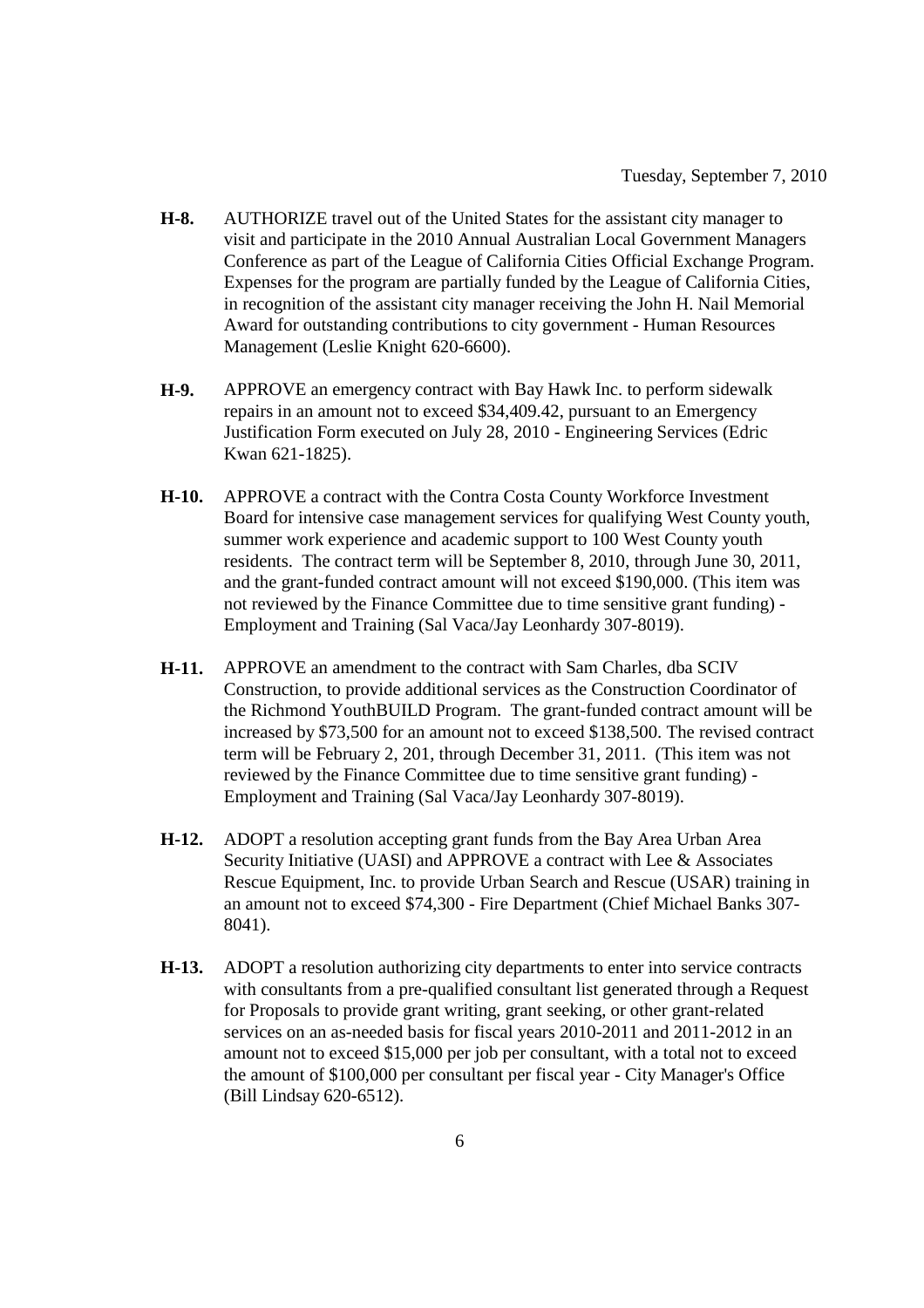- **H-14.** APPROVE the following appointments and re-appointments: Commission on Aging: Rose Brooks, filling unexpired vacancy of John Melone who is deceased, term expiring May 19, 2011; Beverly Wallace, term expiring May 19, 2012; Housing Advisory Commission: Oras Washington, Sr., Incumbent, term expiring February 2, 2012; Human Relations and Human Rights Commission: Wendy Gonzalez, Incumbent being re-instated after absence, term expiring March 30, 2011; Richmond-Zhoushan Friendship Commission: Michelle Itagaki, term expiring July 22, 2012; Youth Baseball Advisory Commission: Augustine Flores, filling unexpired vacancy of Pamila Henderson who resigned, term expiring November 16, 2011; Imaayu Hancock, filling unexpired vacancy of Warren G. Spencer, Sr. who is deceased, term expiring July 22, 2011 - Mayor's Office (Mayor McLaughlin 620-6503).
- **H-15.** ADOPT a resolution authorizing the acceptance of a \$128,419 Edward Byrne Memorial Justice Assistance Grant (JAG) from the American Recovery and Reinvestment Act of 2009 and the appropriation of this amount for law enforcement programs - Police Department (Chief Chris Magnus).
- **H-16.** APPROVE the minutes for the following meetings: March 23; April 6, 20, and 27; May 4, 11, and 18; June 1; and August 2, 2010 - City Clerk's Office (Diane Holmes 620-6513).
- **H-17.** APPROVE a first amendment to the contract with Burke Williams & Sorensen for legal representation regarding the cross-complaint in the matter of People of the State of California and City of Richmond vs. Dayem, 7 Stars Holistic Foundation, Inc. and related matters, increasing the contract amount by \$20,000, for a total of \$30,000, while maintaining the term expiration of July 2010 - City Attorney's Office (Randy Riddle 620-6509).
- **H-18.** ADOPT a resolution approving the application for grant funds for the Sustainable Communities Planning Grant and Incentives Program under the Safe Drinking Water, Water Quality and Supply, Flood Control, River and Coastal Protection Bond Act of 2006 (Proposition 84) for development of a form-based code for various commercial corridors – Planning and Building Services Department (Lina Velasco 620-6706).
- **H-19.** APPROVE a construction contract with Rosendin Electric, Inc., the lowest responsive bidder, for labor and materials as per the plans and specifications for lighting improvements at Point Potrero Marine Terminal in an amount not to exceed \$1,615,337. (This grant-funded project has not been reviewed by the Finance Committee due to time sensitivity for completion of the work) - Port (Jim Matzorkis 215-4600).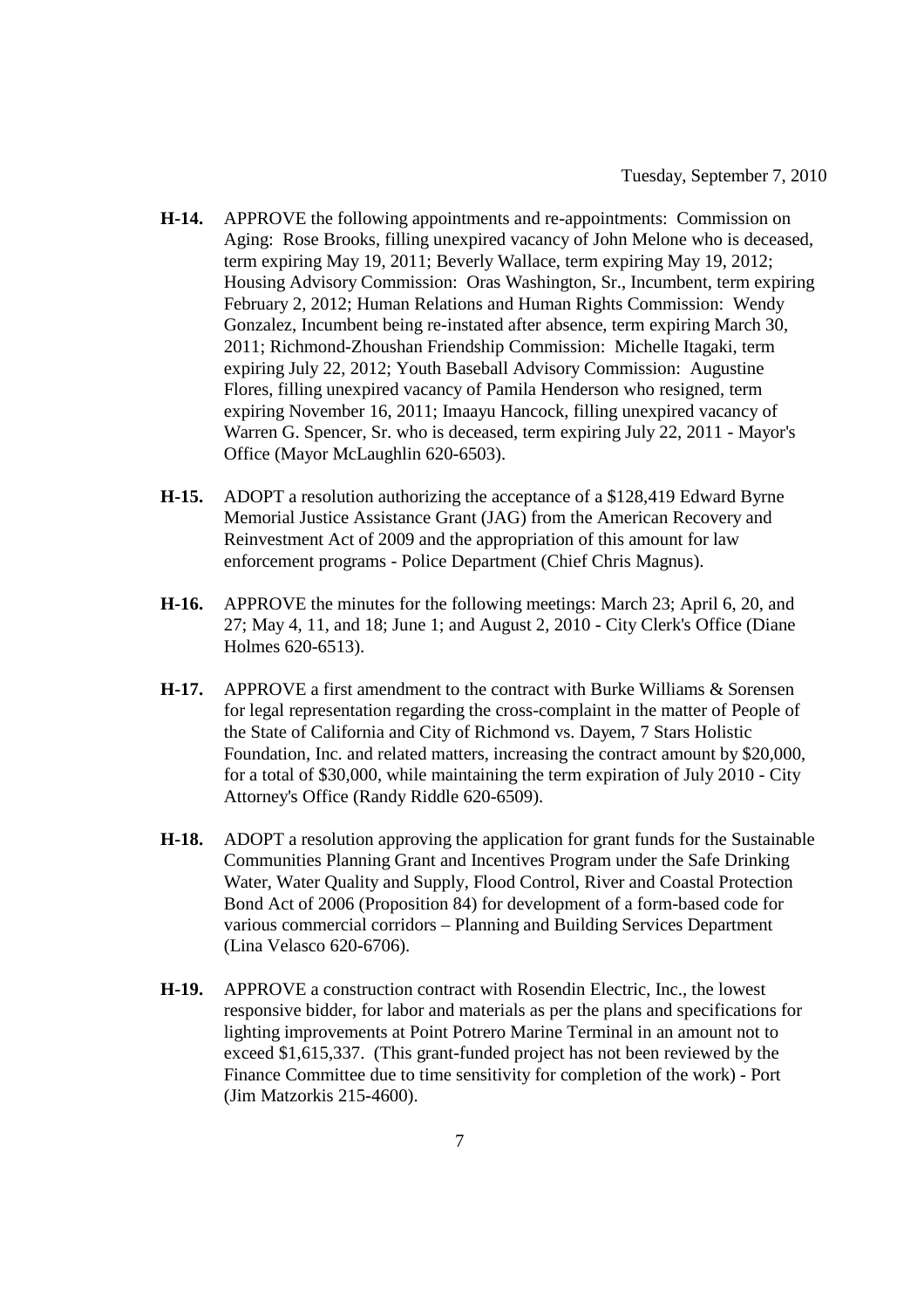- **H-20.** APPROVE a third amendment to the contract with the Law Firm of Meyers, Nave, Riback, Silver and Wilson to continue to represent the City in the lawsuits entitled Booker vs. City of Richmond, et al., and Jenkins vs. City or Richmond, et al. in the amount of \$300,000, bringing the total amount of the contract to \$1,650,000. (This item was not reviewed by the Finance Committee due to the time sensitive need for services) - City Attorney's Office (Randy Riddle 620- 6509).
- **H-21.** APPROVE an amendment to the FY 2010-11 authorized staffing in the City Manager's Office (no net financial impact) establishing the position of Senior Development Project Manager and leaving as unfilled the current authorized positions of Environmental Manager and Management Analyst - City Manager's Office (Bill Lindsay 620-6512).

# **I. RESOLUTIONS**

- **I-1.** ADOPT a resolution acknowledging the 75th Anniversary of the Works Progress Administration (WPA); calling on President Obama and Congress to deliver a real WPA Program; and supporting the goals of the October 2, 2010, March on Washington, in the words of the NAACP and SEIU: "Jobs, Economic Security, Comprehensive Immigration Reform, a Safe and Renewable Energy Policy, and a Reversal of National Priorities from Making Wars to Meeting Human Needs" - Mayor McLaughlin (620-6503) and Vice Mayor Ritterman (620-6581).
- **I-2.** ADOPT a resolution condemning and disapproving of the hate crimes that have taken place in our University of California/California State University systems - Mayor's Office (Mayor McLaughlin 620-6503).

## **J. ORDINANCES**

**J-1.** INTRODUCE an ordinance (first reading) adding Chapter 47 to Article XIII of the Richmond Municipal Code to create a comprehensive framework for the administration of pipeline franchises in the City of Richmond - City Attorney's Office (Randy Riddle 620-6509).